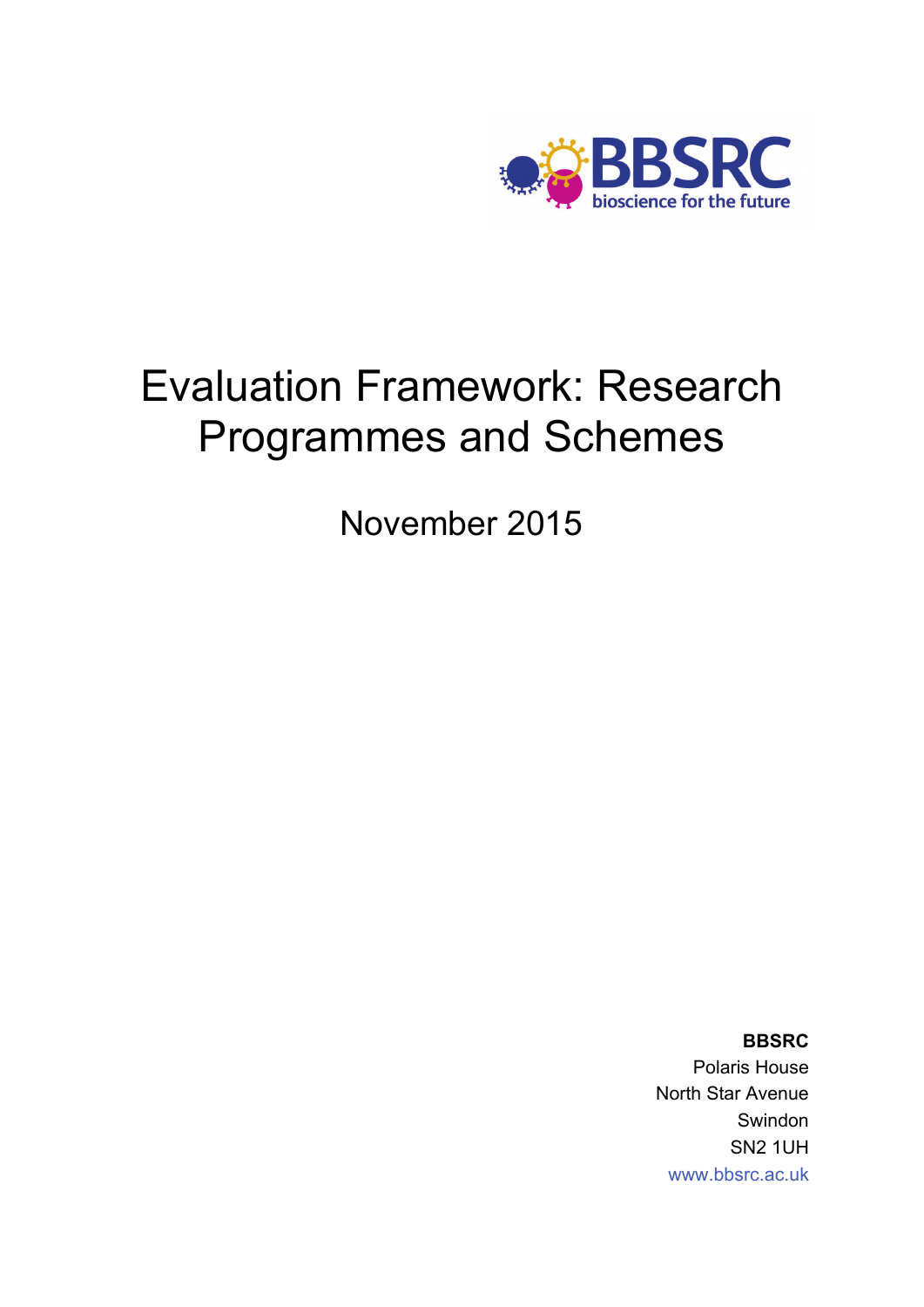## **Why BBSRC Evaluates the Research and Training it Supports**

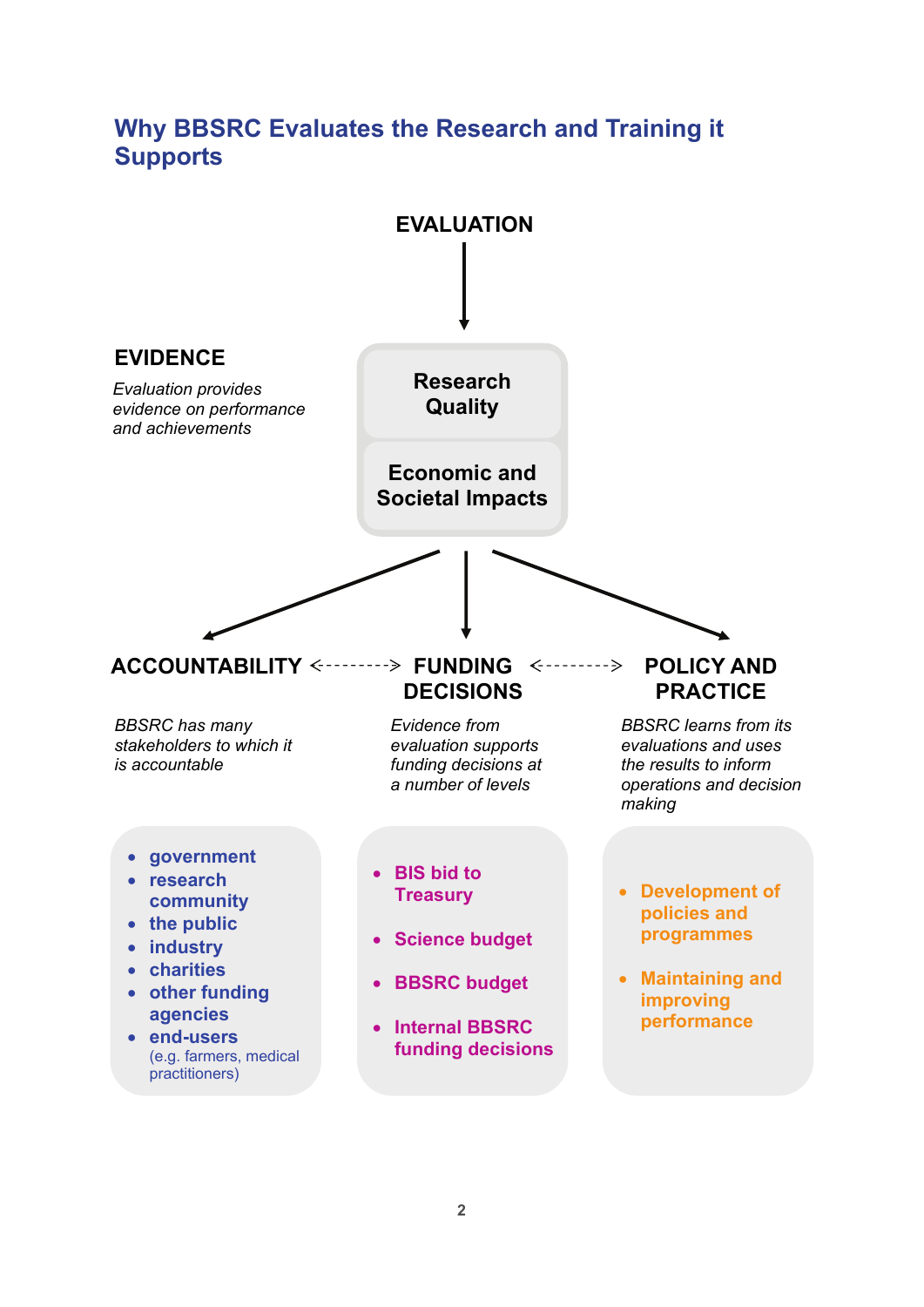### **Overview of BBSRC's Evaluation Framework**

- BBSRC is committed to the effective evaluation of its investments in research and training, as part of its strategy for evidence-based decision making.
- **Evaluation helps BBSRC to account for** the funds that it allocates, informs specific decisions on future research funding, and helps to improve BBSRC's policy and practice.
- Evaluation is an important tool for examining the relevance, performance, efficiency and impact of BBSRC's programmes and schemes in relation to their stated objectives and BBSRC's wider strategic aims.
- Evaluation provides the evidence required to assess the overall quality of research within the BBSRC portfolio. It provides assurance that BBSRC is funding the highest quality research and that the international standing of the UK in the biosciences is being maintained.
- BBSRC also uses evaluation to demonstrate the wider impacts and benefits arising from its investments. This includes identifying the broader economic and societal impacts of the research we fund, as well as examining the interactions of BBSRC-supported researchers with other stakeholders such as industry and the public.
- **BBSRC** has an ongoing evaluation programme and conducts regular evaluations of its research investments and the funding schemes which guide them.
- When prioritising evaluations, BBSRC focuses on its major investments. The need to provide evidence of performance in strategically important areas is a significant consideration.
- BBSRC evaluations are evidence based. Data on the outputs and outcomes of individual projects are collected from grant holders through researchfish®. These provide the basis for indicators that help demonstrate the quality and impact of the BBSRC research portfolio as a whole.
- Evidence gathered during evaluations is assessed by a Panel of independent academic, industrial and other experts. The Panel produces a report of their findings and recommendations.
- BBSRC evaluations are designed to ensure that lessons learned are fed back into policy-making, programme design and operation. Results from evaluations are reported to the appropriate BBSRC Strategy Panels, who consider the conclusions and whether and how they might best be addressed.
- BBSRC ensures that the results of its evaluations are widely disseminated. Evaluation reports are made publicly available on the BBSRC website.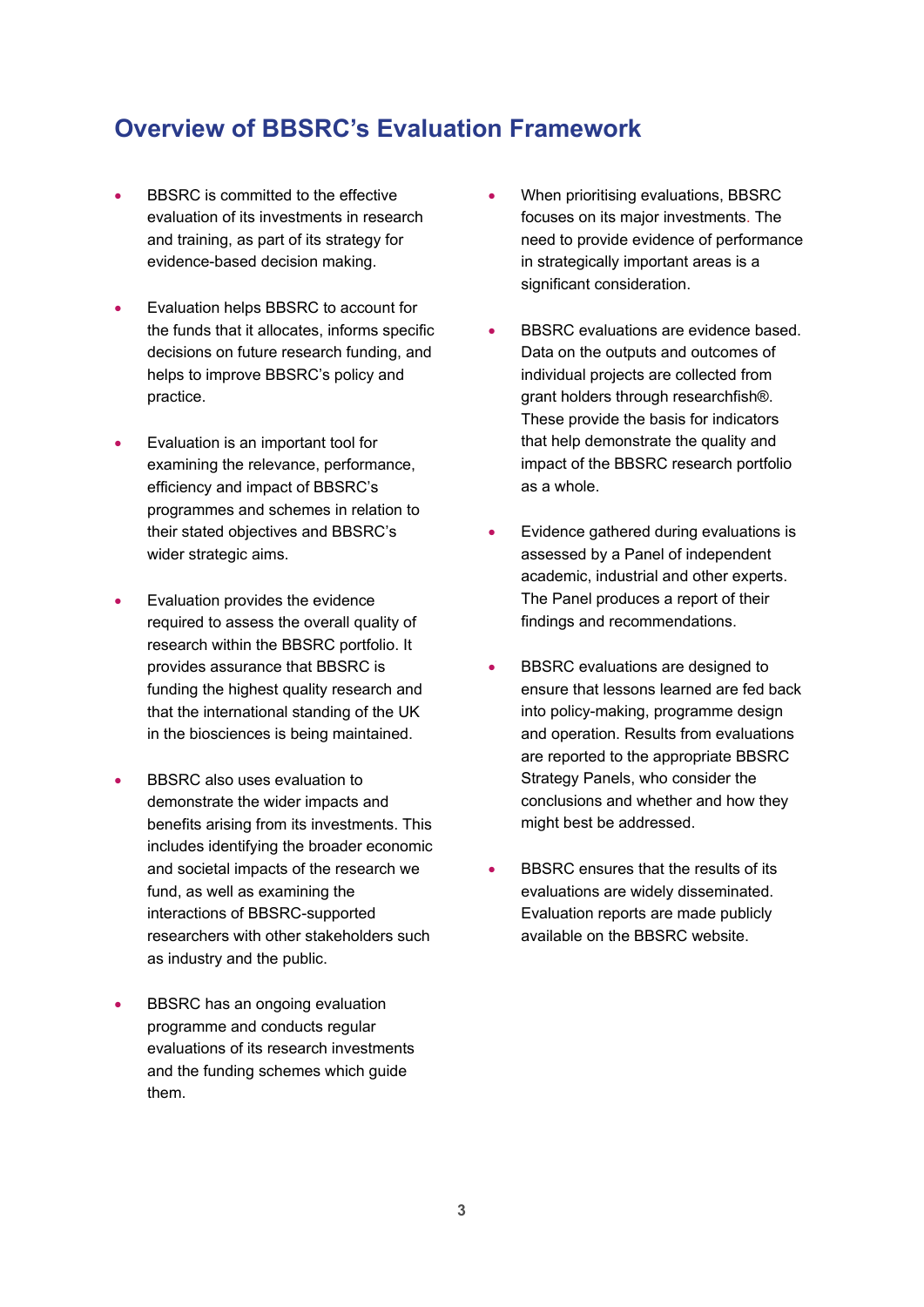### **Introduction**

BBSRC invests over £450 million in bioscience research, training and facilities each year. As a publicly funded body, BBSRC must account to government and other stakeholders for the funds it allocates and explain the achievements of the research it supports. Formal evaluation is an important means of meeting this requirement. Furthermore, evaluation has a vital role in informing funding decisions, BBSRC's policy, and its mechanisms and processes.

This document sets out BBSRC's approach to evaluation, addresses the questions of why such evaluation is important, and describes how BBSRC conducts evaluations of its research programmes and schemes. It complements BBSRC's Assessment Strategy<sup>1</sup>, which describes key elements of the Council's approach to rigorous assessment, investment appraisal, on-going monitoring and ex-post evaluation.

### **General Principles of Evaluation**

Evaluation is an essential part of the evidence, experience and expert judgement used to make policy decisions and to manage programmes.

Evaluation is a systematic and, as far as possible, objective process examining a programme's or policy's relevance, performance, efficiency and impact (both expected and unexpected) in relation to stated objectives.

To be fully effective, evaluations must be designed to ensure that lessons learned are fed back into policy-making, programme design and operation.

Successful evaluations involve collaboration between those carrying out the evaluation, the community whose work is being evaluated (the recipients of the research funding), and the bodies that will consider and implement the recommendations. Furthermore, conducting an evaluation is not just a means to an end: the process

itself generates lessons for individuals, for teams, and for the organisation as a whole.

Evaluation is distinct from appraisal of ideas at the outset, which is used to decide which policies and projects are taken forward<sup>2</sup>. It is also distinct from monitoring and audit. Whereas monitoring is continuous and focused on day-to-day activities, and audit concentrates on accounting for resources, evaluation takes a step back from day-to-day running of a programme, scheme or organisation, to look at the programme or scheme as a whole, in terms of its objectives, its achievements, and lessons learned.

The UK government provides guidelines on best practice for conducting evaluations of policies, programmes and projects in the HM Treasury Green Book: Appraisal and Evaluation in Central Government<sup>3</sup> and the HM Treasury Magenta Book: Guidance for Evaluation<sup>4</sup>. BBSRC's evaluation framework is informed by these guidelines, and by the Department for Business, Innovation and Skills evaluation strategy<sup>5</sup>.

<sup>1</sup> [www.bbsrc.ac.uk/documents/1511-bbsrc-assessment-strategy/](http://www.bbsrc.ac.uk/documents/1511-bbsrc-assessment-strategy/)

 $^2$  The role of appraisal in BBSRC is not discussed in this document. However, BBSRC makes extensive use of appraisal - for example, the peer review assessment of research proposals.<br><sup>3</sup> [www.gov.uk/government/publications/the-green-book-appraisal-and-evaluation-in-central-governent](http://www.gov.uk/government/publications/the-green-book-appraisal-and-evaluation-in-central-governent)

<sup>4</sup> [www.gov.uk/government/publications/the-magenta-book](http://www.gov.uk/government/publications/the-magenta-book)

<sup>5</sup> [www.bis.gov.uk/policies/economics-statistics/economics/evaluation](http://www.bis.gov.uk/policies/economics-statistics/economics/evaluation)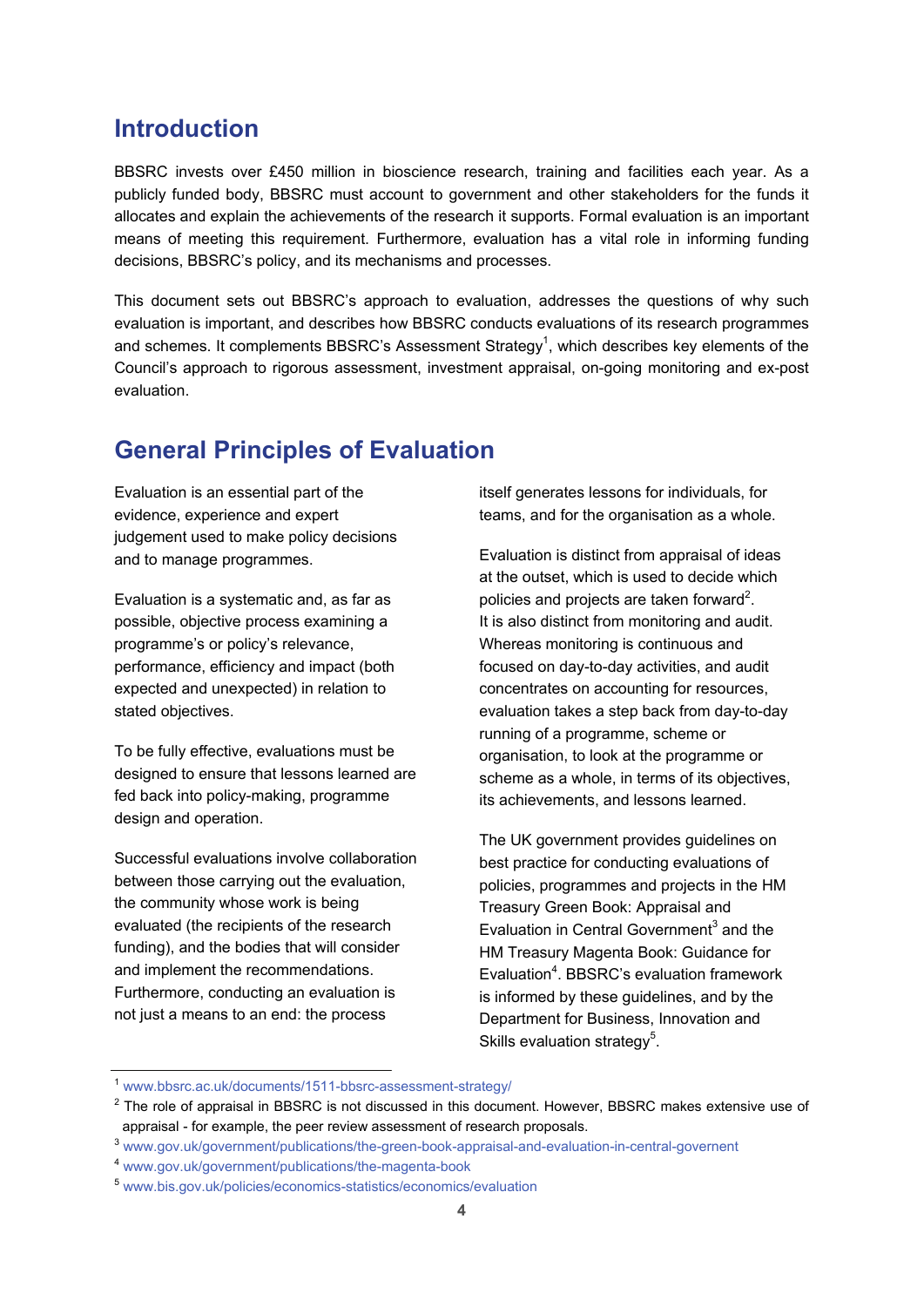### **Why BBSRC Evaluates the Research and Training it Supports**

Evaluation is valuable because it helps BBSRC to account for the research and training funds that it allocates, it informs decisions on future research funding, and it helps to improve BBSRC's research policy and practice. Evaluation provides evidence of the economic and societal impacts arising from BBSRC investments, and provides assurance on the overall quality of research within the BBSRC portfolio.

**Accountability**: As a publicly funded body, BBSRC needs to account to government and to the public. BBSRC also needs to be accountable to the research community it supports, and to other relevant stakeholders including industry, other funding agencies, charities, and other end-users of research. Evaluation provides evidence of achievements and progress in BBSRC-funded research, enabling the Council to demonstrate its effectiveness.

**Funding decisions**: Evaluation contributes to future funding decisions at a number of levels, both externally and internally:

- **Justifying funding**: the Department for Business, Innovation and Skills (BIS) requires Research Councils to bid for future budgets. As part of the negotiations, Councils must submit evidence of the impact of the funds that they previously allocated. Evaluation provides both quantitative and qualitative evidence of achievements and impacts from funded research and training. There is increasing emphasis from BIS and the Treasury for Research Councils to demonstrate the economic and societal impact of their research funding, and evaluation contributes to meeting this goal.
- **Internal funding decisions**: evaluation enables identification of achievements, progress against research objectives, and reasons for unsatisfactory progress. This facilitates the development of a strategic

overview, setting the framework for future funding decisions.

The findings from past evaluations played an important role in providing evidence of the impact of BBSRC-funded research in the 2004, 2007 and 2010 Spending Reviews, and contributed to the good allocation BBSRC received from the Science Budget.

BBSRC's Research Equipment Initiative was reviewed in 2012. The Review Panel concluded that the initiative had provided excellent support for mid-range equipment to the UK bioscience community, and represented very good value for money. Lessons from the evaluation were subsequently used to inform the development of the new Advanced Life Sciences Research Technology Initiative.

An evaluation of BBSRC's Follow-on Fund in 2014 demonstrated the success of the scheme in enabling ideas arising from BBSRC research to realise wider benefits through their application. The evaluation contributed to BBSRC's decision to retain the Follow-on Fund scheme, and helped inform the balance of investment between this scheme and the newly introduced Impact Acceleration Accounts.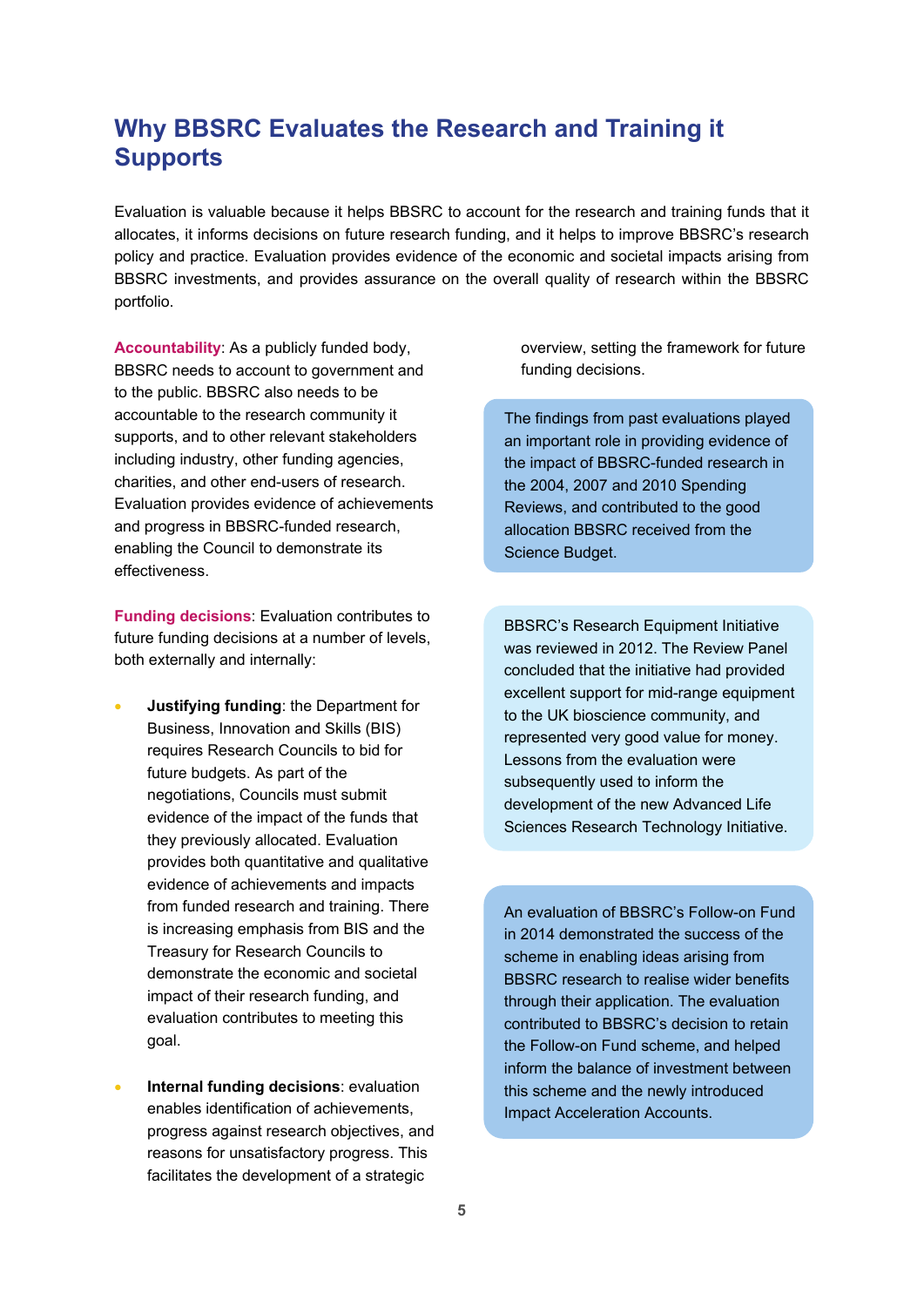**BBSRC policy and practice**: The evidence and strategic insight discussed above is also valuable for BBSRC's policy and practice:

- **Development of research policies and specific research programmes**: the results of evaluation inform policy decisions and the design of new schemes, programmes and processes.
- **Maintaining and improving performance**: evaluation enables managers to (i) share with others the lessons they have learnt and the good practice that they have developed; and (ii) identify weaknesses and improve processes, which is especially helpful for ongoing schemes such as responsive mode.

**Indirect benefits**: The questioning nature of evaluation and the process of gathering feedback from the scientific community can yield other benefits. Examples of this include improving the research community's perception of the Research Council ('we value your views'), and motivating BBSRC programme staff. In addition, evaluation can help foster changes in behaviour among groups involved in the evaluation process. For example, an increased emphasis on identifying the broader impacts of research may help embed a culture within the scientific community that recognises the importance of deriving economic and societal impact from excellent research.

BBSRC's Industrial CASE studentship schemes were reviewed in 2013. The evaluation showed that the schemes supported high-quality training and that the industry placement was an essential component that delivered wide-ranging benefits to the students. However, the evaluation noted that the requirement to participate in a placement was not being met for all students. As a result, BBSRC strengthened its processes for monitoring the uptake of placements. In addition, the evaluation contributed to BBSRC's decision to modify the mandatory requirement for industry to make financial contributions to the studentship, thereby encouraging greater participation from small and medium-sized enterprises.

A rolling evaluation programme of BBSRC Research Committee responsive mode portfolios (completed in 2009) identified a number of issues that were subsequently addressed by BBSRC. For example:

- The strategic Longer and Larger grants (sLoLa) programme was introduced in response to the declining number of research grants of over three years duration
- Committee Priority Areas were withdrawn as they were too numerous and poorly understood by the research community
- Further impetus was given to the development of systems to collect data on the longer-term impacts of research funding, by the repeated observation that final reports do not fully capture these outcomes. Outcomes data are now collected through the researchfish® system for up to five years after the award has ended.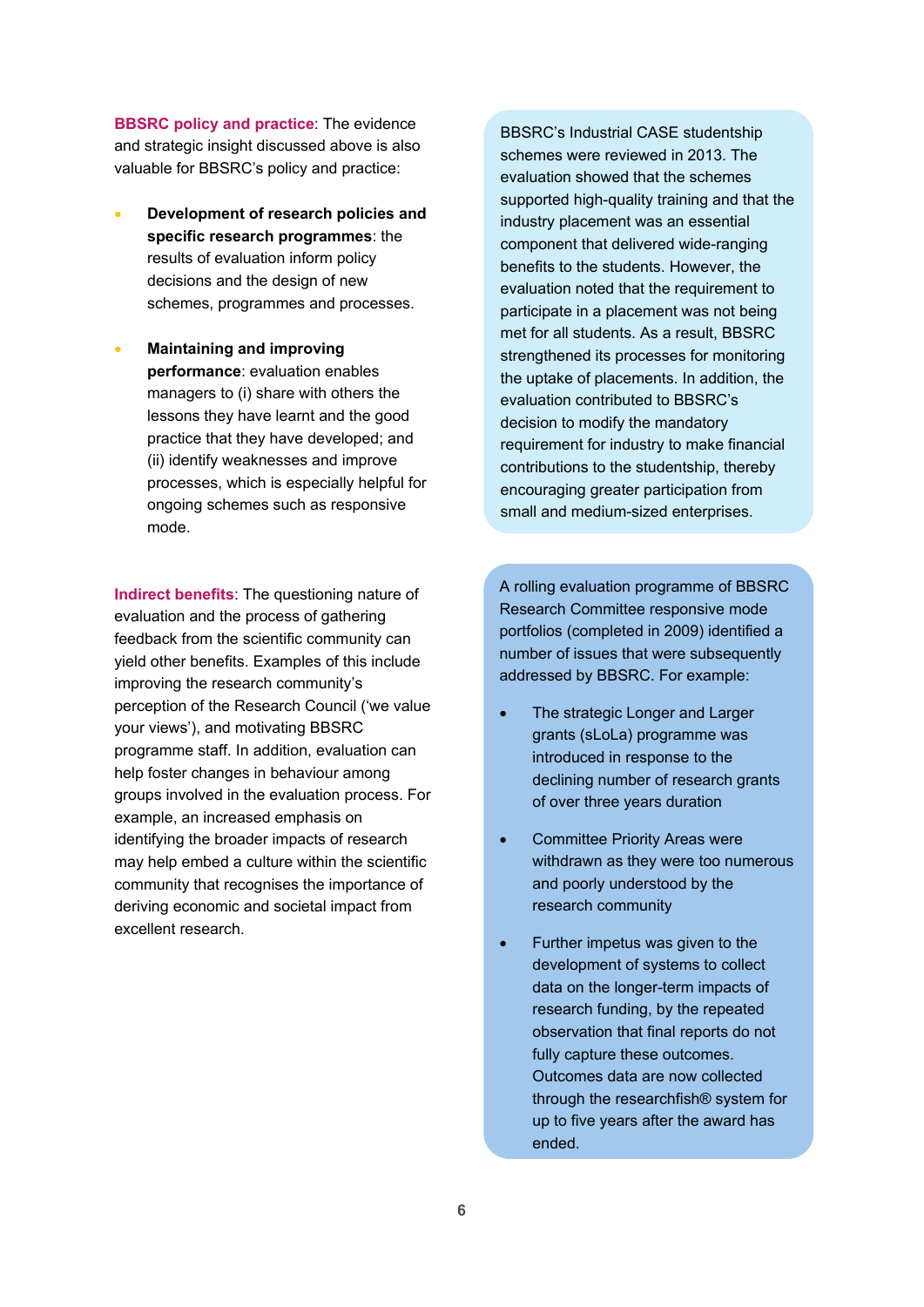The results and recommendations of each evaluation are collated into a report and submitted to BBSRC senior management and the appropriate BBSRC Strategy Panel(s) for consideration.

Two of the main reasons for conducting evaluations are to inform funding decisions and to improve performance. For this to happen, the findings of evaluations need to be fed back into decision-making and strategic planning. BBSRC's senior management and BBSRC Strategy Panels consider the conclusions from evaluation reports and whether and how they might best be addressed. Specifically:

- BBSRC uses findings from evaluations to inform bids for future funding at the level of both the Science Budget and the BBSRC allocation, and as part of the regular reporting of performance.
- BBSRC senior management and BBSRC's Strategy Panels use evaluation findings to inform strategic planning and funding decisions, for example:
	- the funding balance (responsive mode, schemes, etc.)
	- the design of new initiatives, and deciding which initiatives to fund
	- the design of new schemes (or reform of existing schemes)
	- the review of existing, and design of new, mechanisms and processes.

### **Reporting Contract Contract Dissemination**

BBSRC ensures that the results from its evaluations are widely disseminated. Evaluation reports are made publicly available through publication on the BBSRC website.

The reports of past evaluations can be accessed at:

[www.bbsrc.ac.uk/researchevaluation](http://www.bbsrc.ac.uk/researchevaluation)

### **Future developments**

BBSRC is committed to the evaluation of its research and training portfolio. We continue to strengthen and improve our evaluation methods, as we gain more experience of evaluation and as new methods are developed. We also continue to work with the other Research Councils (through RCUK's Performance Evaluation Network) to coordinate our approaches to evaluation and identify best practice.

### **Related activities**

The evaluation programme is closely linked to other BBSRC activities that provide evidence on performance and achievement:

- **Institute assessment<sup>6</sup>: BBSRC** conducts quinquennial reviews of strategic investments at research institutes.
- **Impact evidence reports<sup>7</sup>: A programme** which produces qualitative impact evidence in the form of case studies.
- **Benefits realisation:** A programme which drives and captures the intended positive benefits from the investments BBSRC makes in major capital projects.

<sup>6</sup> [www.bbsrc.ac.uk/about/policies/reviews/operational/1210-report-of-iae2011/](http://www.bbsrc.ac.uk/about/policies/reviews/operational/1210-report-of-iae2011/)

<sup>7</sup> [www.bbsrc.ac.uk/news/impact/](http://www.bbsrc.ac.uk/news/impact/)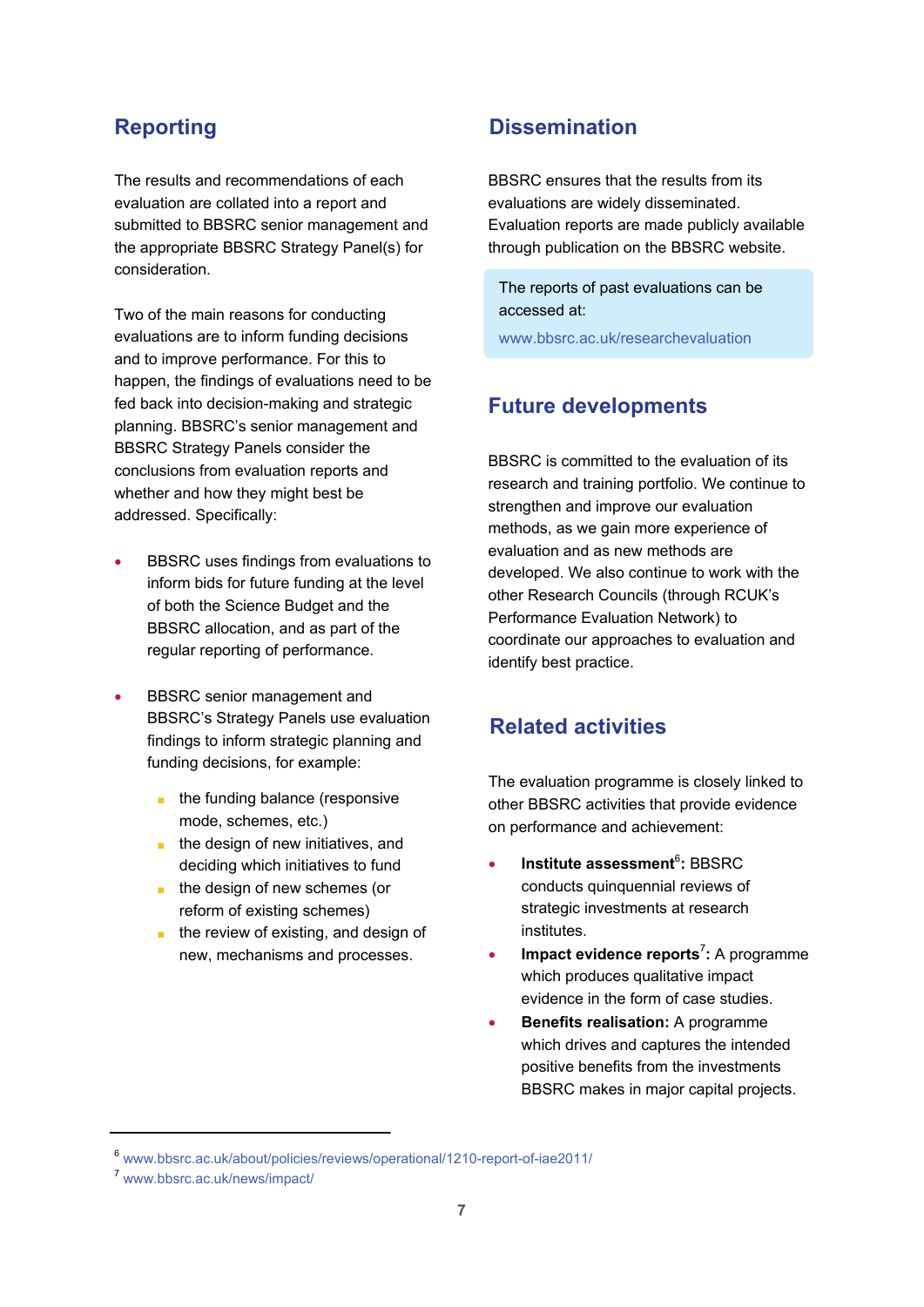### **BBSRC's Mechanisms for Evaluation**

### **Evaluation Methodology**

BBSRC's current evaluation methodology is described in Appendix 1. It is developed both from our previous experience and international best practice in research evaluation. The methodology is continually improved and updated in the light of experience, with the aim of strengthening our evaluation methods, incorporating the assessment of the economic and societal impacts of research into the evaluation process, and reducing the burden on the research community.

### **Selecting areas for evaluation**

When prioritising evaluations, BBSRC focuses on its major investments. An initiative or research area may be selected to provide evidence of performance on objectives within BBSRC's Strategic Plan, BBSRC's Delivery Plan, or government priorities. Other drivers include how the research will continue to be funded, providing assurance on performance across the whole portfolio, as well as avoiding excessive burden being placed on the research community by the evaluation programme. BBSRC works with RCUK to link the BBSRC evaluation programme to the wider evaluation of major cross-Council programmes (e.g. cross-Council funding of bioinformatics, genomics).

### **Evaluation Timetable**

BBSRC has a timetable for the evaluation of its research grants portfolio to ensure that its schemes and programmes are evaluated regularly. Specifically:

### **Major research investments**

*Two or three each year.* 

BBSRC makes major research investments through its responsive mode funding and research initiatives (time-limited research funding in strategically important areas). Evaluations of these investments focus on discreet scientific fields or priorities within the portfolio. Where appropriate, BBSRC aims to evaluate similarly themed initiatives and / or responsive mode research together, identifying common lessons and recommendations.

#### **Other schemes**

*As resources allow.* 

BBSRC operates a number of other schemes with specific objectives that are not necessarily defined by the scientific field they support (e.g. knowledge exchange schemes, studentships and fellowships, New Investigator, international Partnering Award schemes). Schemes are selected for evaluation in consultation with colleagues from BBSRC's Science Group and Innovation & Skills Group.

The evaluation timetable is reviewed annually by BBSRC's senior management.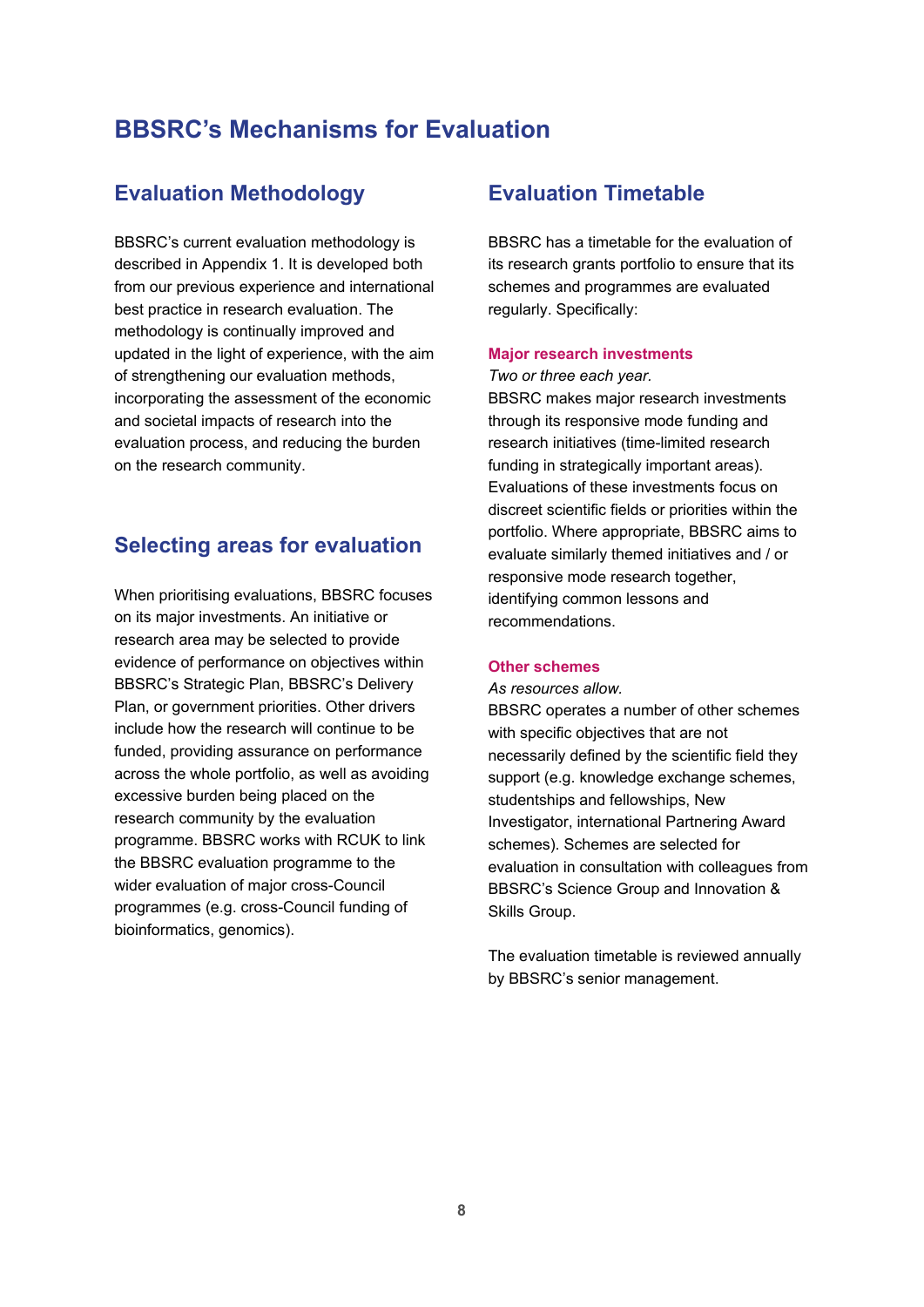## **BBSRC's Evaluation Methodology**

### **Evaluation Methodology**

BBSRC's research evaluation involves a number of key steps:

- 1. **Defining the purpose and objectives of the evaluation**: what is the evaluation for, who is the audience, how will they use the results?
- 2. **Defining the scope of the evaluation**: which programmes/research initiatives will it cover, which grants will be included, and over which period?
- 3. **Designing the methodology**: to include issues such as what evidence is needed to fulfil the evaluation's objectives, what methodologies will be used to gather this evidence? Grant holders' submissions to researchfish®<sup>8</sup> are a primary source of data on the outcomes and achievements of BBSRC investments.
- 4. **Conducting the evaluation**: whether the evaluation will take place in-house or be commissioned externally, how will the analysis be conducted, and the results reported, to ensure that they are relevant and useful to the target audience?
- 5. **Reporting the results and conclusions to relevant audiences**: submission of reports to BBSRC senior management and BBSRC Strategy Panels, dissemination of the results to the research community and wider public.
- 6. **Ensuring that the conclusions are taken into account in decision making**.

### **Defining the purpose and objectives**

The purpose and objectives of the evaluation are decided at the outset and aim to address the reasons for evaluation: assessing performance, identifying achievements, justifying funding, accountability and informing BBSRC policy and practice. They define the evaluation's terms of reference, which will provide the guidelines for the evaluators and peer-reviewers throughout the course of the evaluation.

BBSRC uses logic charts to define the framework for evaluation of its research programmes and schemes. Logic charts are diagrams representing the objectives and desired impacts of a project or scheme. They put the scheme in its wider context, showing its links to the longer-term aims of the organisation within which it sits.

<sup>&</sup>lt;sup>8</sup> For details see: [www.rcuk.ac.uk/research/researchoutcomes/](http://www.rcuk.ac.uk/research/researchoutcomes/)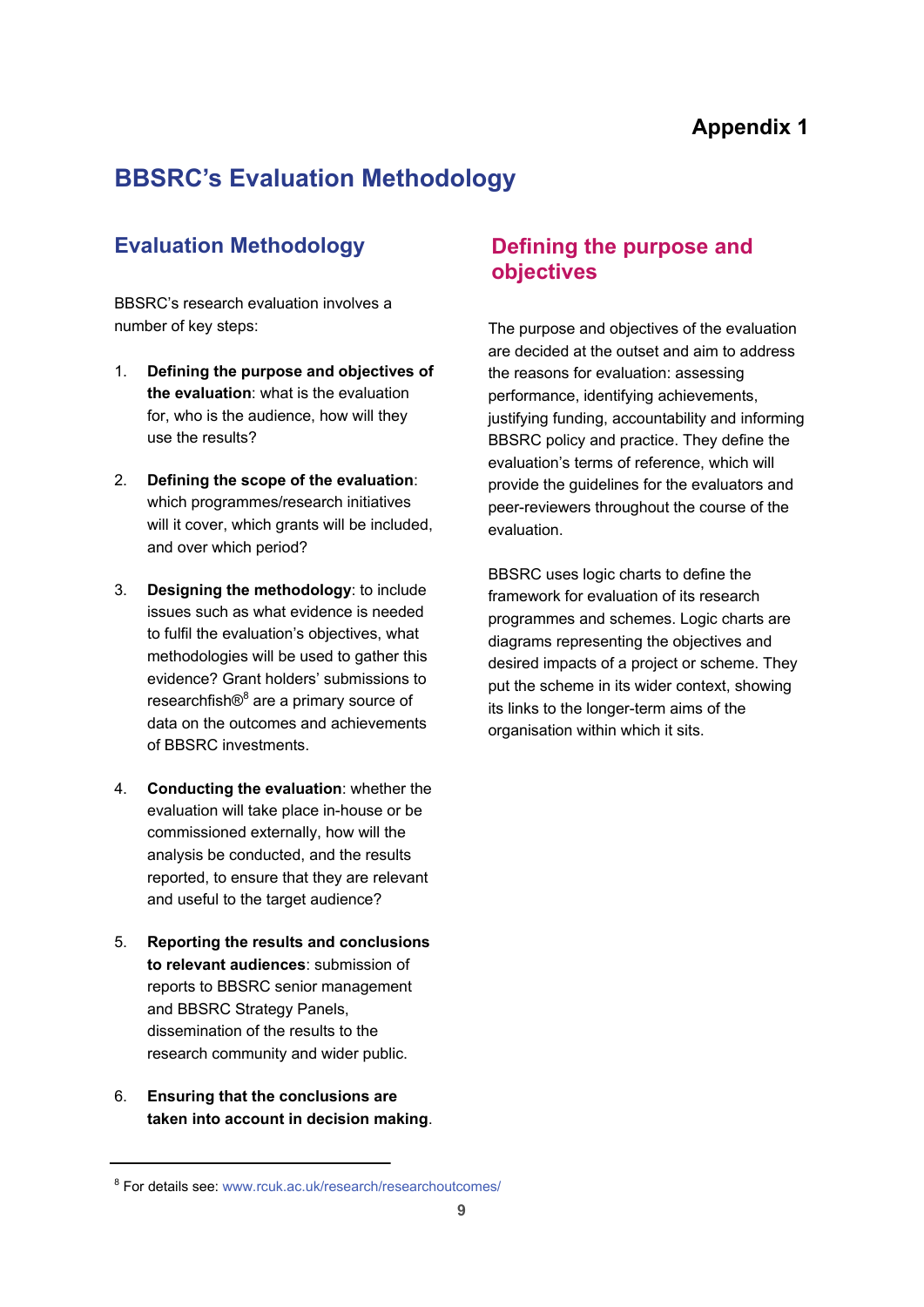Logic charts comprise a number of levels:



The dotted arrows show how the levels link hierarchically, i.e. that immediate impacts result from the activities, that intermediate impacts should achieve the programme objectives, and that ultimate economic and societal impacts should demonstrate that the overall objectives have been achieved.

Evaluation focuses on the extent to which the 'impact' levels (shaded blue) of the logic chart have been achieved, in relation to the objective and activity levels. Detailed logic charts are prepared for each evaluation.

### **Defining the scope**

The scope of the evaluation depends on the size and type of programme or scheme to be reviewed, and on the nature of the evaluation's objectives.

The primary driver within BBSRC evaluations is to provide evidence of the scientific quality of the research within the portfolio, and its economic and societal impact. Historically, economic impact has been derived from excellent science, and it is a fundamental assumption that poor quality research will have little positive impact.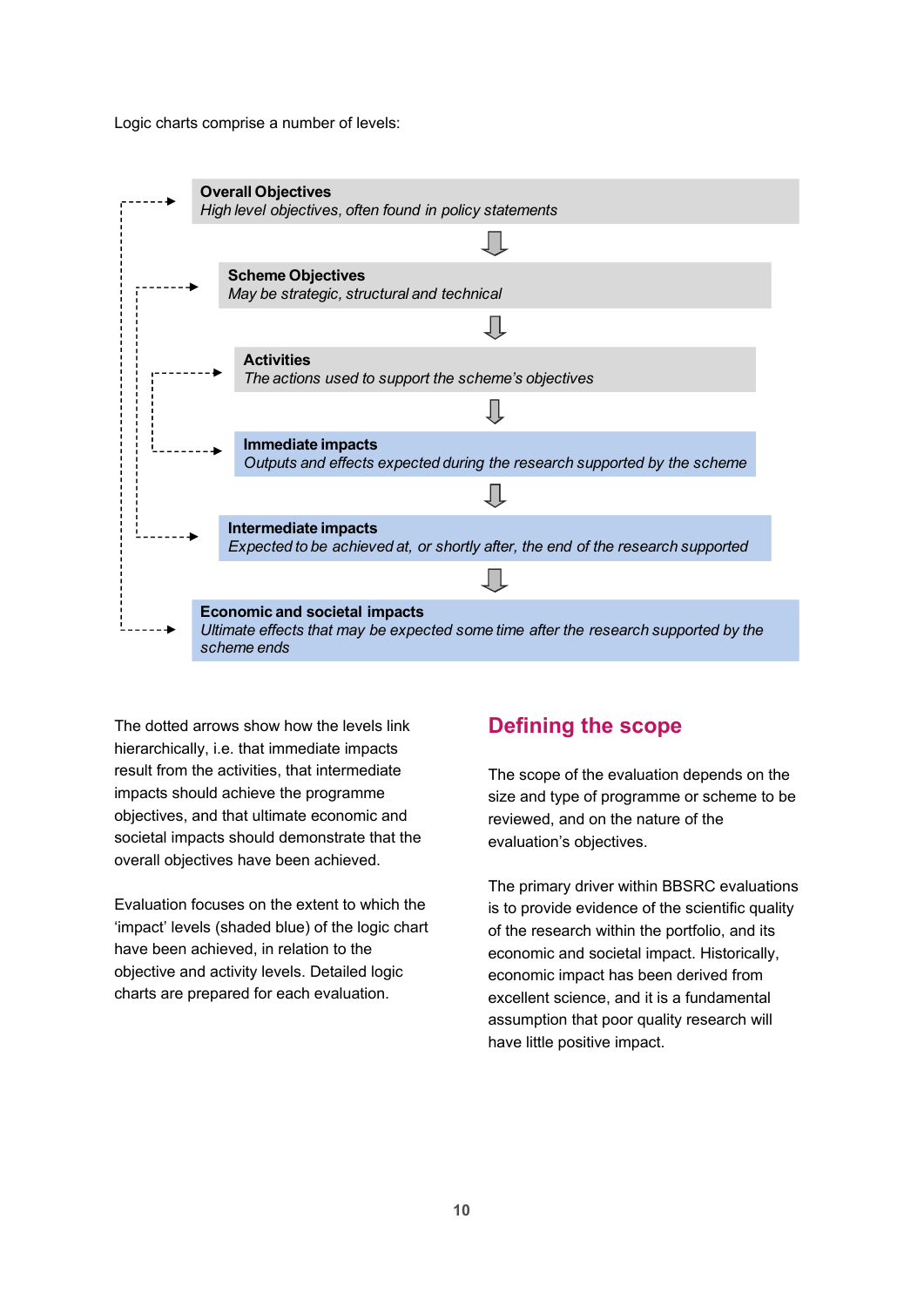### **Designing the methodology**

A variety of evaluation tools are available, each with advantages and disadvantages, and each suited to different evaluation questions. To ensure that the data collected are reliable, a combination of tools is used in order to triangulate the results.

The following table provides a brief description of the different methodologies available, annotated with comments relevant to the BBSRC context.

| <b>Method</b>                    | <b>Description</b>                                                                                                          | <b>Comments</b>                                                                                                                                                                                                                                                                                                                                                                                 |
|----------------------------------|-----------------------------------------------------------------------------------------------------------------------------|-------------------------------------------------------------------------------------------------------------------------------------------------------------------------------------------------------------------------------------------------------------------------------------------------------------------------------------------------------------------------------------------------|
| Peer review /<br>Expert judgment | Opinions and recommendations<br>are sought from experts specific<br>to the field.                                           | Extensively used by BBSRC both for grant<br>appraisal and for evaluation of responsive mode<br>and initiatives. Will remain at the heart of<br>BBSRC's evaluation procedures.                                                                                                                                                                                                                   |
| Survey                           | Asking multiple parties a series<br>of questions, generating both<br>quantitative and qualitative data.                     | Questionnaire responses from grant holders are<br>one of the primary sources of information in<br><b>BBSRC</b> evaluations.                                                                                                                                                                                                                                                                     |
| <b>Bibliometrics</b>             | Analysis of publications and<br>citations data, using it as an<br>indicator of science quality.                             | Analyses of publication data have been an<br>important part of previous evaluations, although<br>BBSRC does not use more detailed bibliometric<br>tools.                                                                                                                                                                                                                                        |
| International<br>benchmarking    | Comparison of UK research with<br>research quality in other<br>countries, usually by peer<br>review.                        | BBSRC undertakes strategic assessment of its<br>research in the international context, through<br>inclusion of international members on evaluation<br>Review Panels, and/or international referees.                                                                                                                                                                                             |
| Case study                       | In-depth analysis of a sample of<br>a specific issue(s).                                                                    | Increasingly used by BBSRC, particularly to<br>inform evaluation of economic impact.                                                                                                                                                                                                                                                                                                            |
| Economic<br>analysis             | Identifying the economic<br>benefits and effects of research<br>activities.                                                 | With the current government emphasis on<br>outcomes and impact, these approaches are<br>increasing useful for demonstrating BBSRC's<br>achievements against the high-level objectives<br>identified in its Royal Charter and Strategic Plan,<br>namely improved quality of life and economic<br>prosperity in the UK. However, these methods are<br>resource-intensive and therefore expensive. |
| Social analysis                  | Identifying and studying the<br>contribution of research to<br>quality of life.                                             |                                                                                                                                                                                                                                                                                                                                                                                                 |
| <b>Historical tracing</b>        | Tracing backward from a<br>research outcome to identify<br>precursor developments.                                          |                                                                                                                                                                                                                                                                                                                                                                                                 |
| Meta-evaluation                  | Drawing together the results of<br>single evaluations to identify<br>high level and wide reaching<br>issues or conclusions. | Likely to be undertaken intermittently by BBSRC.                                                                                                                                                                                                                                                                                                                                                |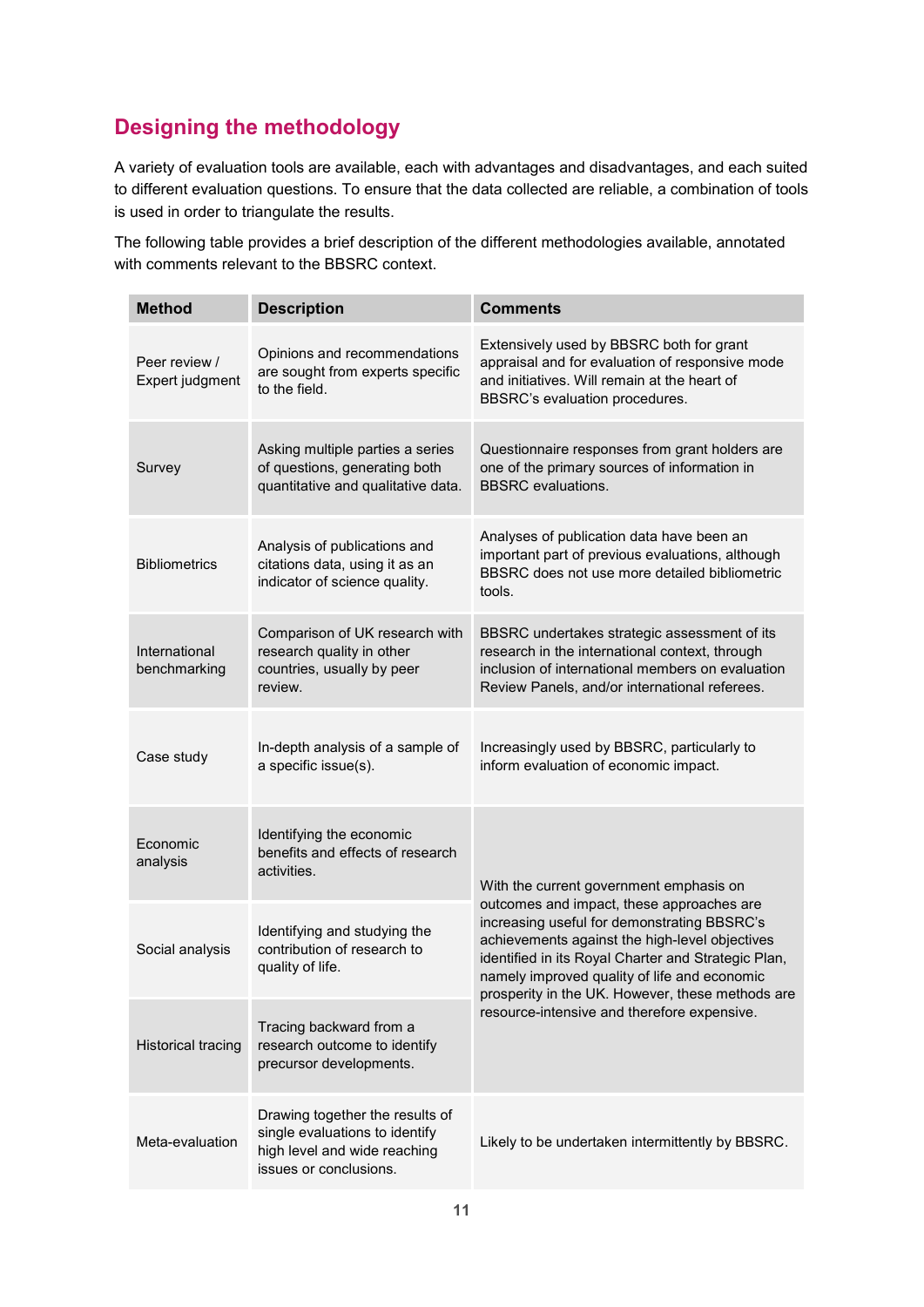When deciding the methodology to be used for a specific evaluation, BBSRC considers what it is possible to measure accurately, given the available time and resources. We aim to gather the most appropriate and reliable data or indicators that can be used to assess research quality and the wider economic and societal impact of the funded research. These data also allow comparisons to be made against expectations or targets, and provide scope for international benchmarking.

For some of the expected outputs of research funding, it is relatively easy to measure performance (e.g. number of research articles published). However, for other areas providing reliable indicators is a challenging process. For example, the economic and societal impacts of research funding often have a

significant time-lag, and the most significant impacts can take decades to emerge. There are also difficulties with the attribution of impacts from research, and it can prove very difficult to relate major developments back to a single research grant or research group.

To address some of the difficulties in measuring economic and societal impacts, BBSRC measures progress towards achieving these outcomes. Milestones are identified that may reflect the steps needed to realise the greatest impact from our research funding (e.g. development of intellectual property, collaboration with industry, follow on funding from agencies supporting more strategic research). These serve as proxies and enable progress to be assessed.

Past evaluations have measured a wide variety of outputs and outcomes:

### **Research quality**

- research articles and other publications
- submissions to electronic databases
- new resources, tools, and technologies
- further funding
- academic collaborations
- international rankings (e.g. citation analysis)

#### **Economic and societal impacts**

- skills development and training
- support for early-career scientists
- new products, processes and technologies
- intellectual property
- spin-out companies
- knowledge exchange with end-users
- industrial collaborations
- contributions to government policy (e.g. 3Rs)
- science communication and public engagement